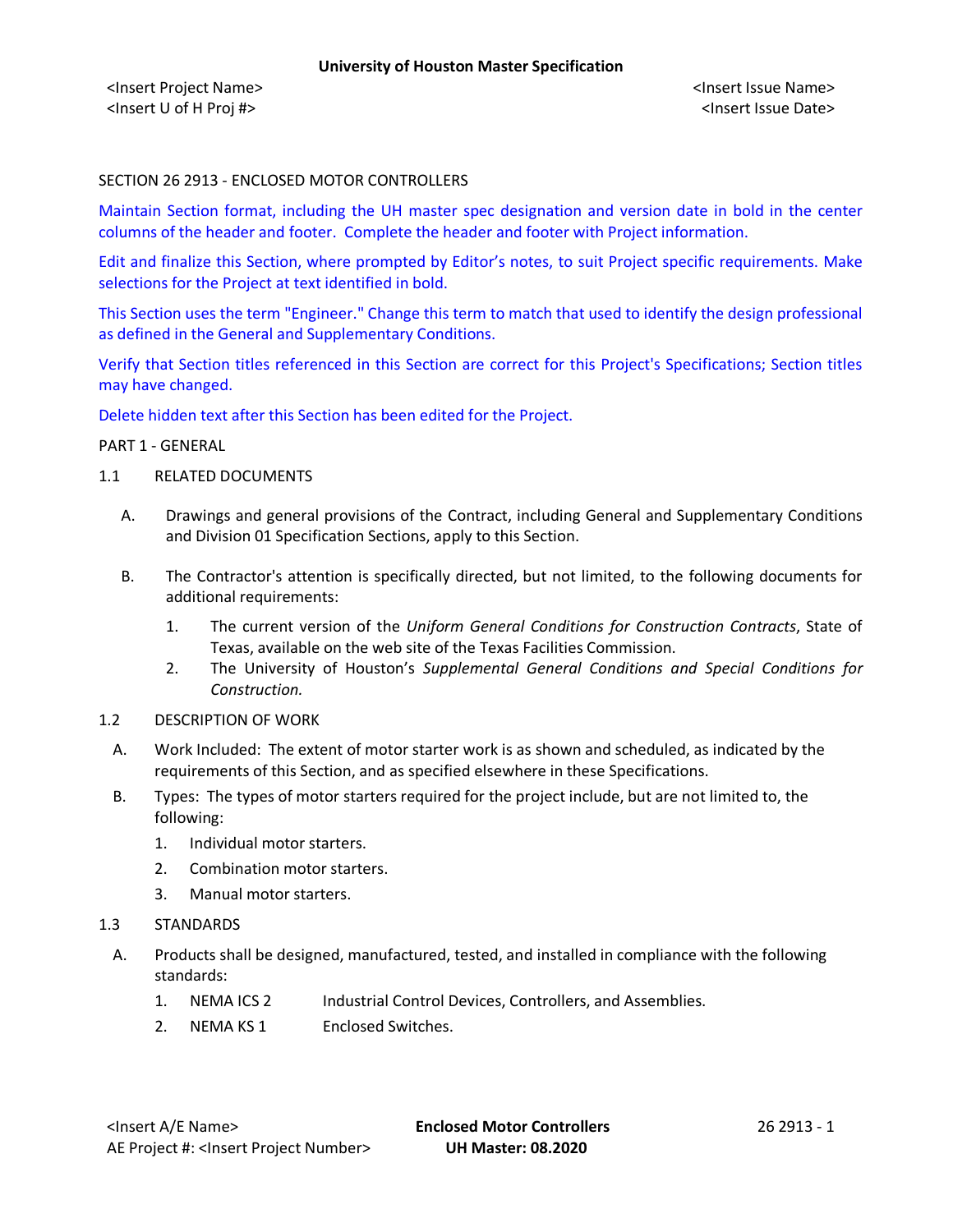#### 1.4 QUALITY ASSURANCE

- A. Manufacturers: Provide products complying with these specifications and produced by one of the following:
	- 1. Allen-Bradley, Rockwell Automation.
	- 2. Eaton.
	- 3. ABB.
	- 4. Square D Company.
	- 5. Siemens.
- B. UL Listing: Motor starters shall conform to all applicable UL Standards and shall be UL-listed.

# 1.5 SUBMITTALS

- A. Shop drawing submittals shall include, but not be limited to, the following:
	- 1. Cut sheets of individual and combination motor starters with construction, ratings, voltage, poles, and all associated accessories clearly indicated.
	- 2. Cut sheets of manual motor starters with ratings, voltage, poles, and all associated accessories clearly indicated.
	- 3. Cut sheets of manual motor disconnect switches with ratings, voltage, poles, and all associated accessories clearly indicated.
	- 4. Additional information as required in Section 26 0001 "Electrical General Provisions".
- 1.6 PRODUCT DELIVERY, STORAGE AND HANDLING:
	- A. Store motor starters in a clean, dry space. Maintain factory-wrapping or provide an additional heavy canvas or heavy plastic cover to protect units from dirt, water, construction debris, and traffic.
	- B. Handle motor starters carefully to avoid damage to material components, enclosure and finish.

# PART 2 - PRODUCTS

# 2.1 INDIVIDUAL MOTOR STARTERS

- A. General: Individual motor starters shall consist of an integrally mounted, magnetic, full-voltage, nonreversing (FVNR), 2-speed - 1-winding (2S-1W), or 2-speed - 2-winding (2S-2W) starter in a heavyduty type, dead front, sheet steel enclosure and shall be surface-mounted. Size and number of poles shall be as shown and required by equipment served. All starters shall be constructed and tested in accordance with the latest NEMA standards and shall be NEMA standard sizes. IEC sizes are not acceptable. All starters shall contain 480V – 120V control transformer.
- B. Contacts: Magnetic starter contacts shall be solid silver cadmium oxide alloy and shall not require any filing, dressing or cleaning throughout the life of the starter.
- C. Operating Coils: Operating coils shall be 120 volts and shall be pressure molded and designed so that accidental exposure to excessive voltage up to 480 volts will not damage the coil. The starter design shall also be such that when a coil fails due to an overvoltage condition, the starter shall definitely open and shall not freeze in the closed position.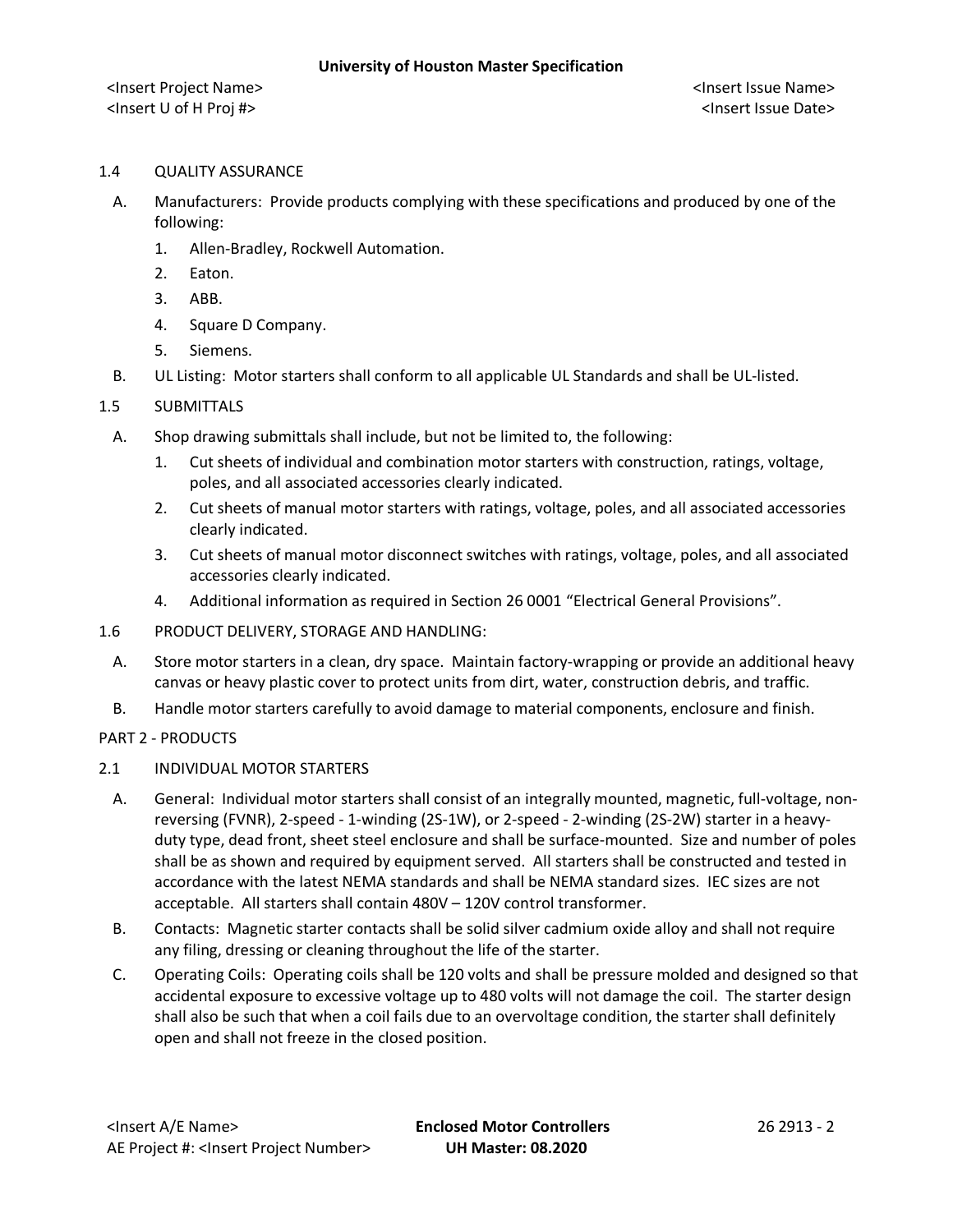<Insert Project Name> <Insert Issue Name> <Insert U of H Proj #> <Insert Issue Date>

- D. Overload Relays: All starters shall have manual reset, trip free selectable class 20 solid state overload relays. Overload relays shall have visual trip indication. Relays shall provide protection against phase current loss, and phase current unbalance for all 3 phases. Relay shall not be field convertible from manual to automatic reset. Rating shall be set based on actual motor nameplate full load amps without service factor. Relay shall have adjustable full load current dial. Where solid state adjustable overloads cannot be provided, overload relays shall be standard electromechanical three phase class 20 without ambient compensation.
- E. Pilot Lights: Provide red RUNNING pilot lights and green not running pilot lights for all motor starters. Furnish additional pilot lights for motor starters as shown. Provide FAST and green SLOW pilot lights for all two speed starters. Pilot lights shall be mounted in the starter enclosure cover. Pilot lights shall be operated from an interlock on the motor starter and shall not be wired across the operating coil. Pilot lights shall be LED type.
- F. Controls: Provide starters with HAND-OFF-AUTOMATIC switches, or START-STOP pushbuttons as shown or required. Provide for FAST-SLOW speed selection from HVAC control system in the automatic position for all two speed starters. Provide two-speed starters with FAST-SLOW selector switches for manual speed selection in the HAND position. All two speed starters shall have deceleration relays between fast and slow speeds. Coordinate motor starter controls with the requirements of Division 23 **[and 22]**. Motor starter controls shall be mounted in the starter enclosure cover.
- G. Control Power: A single-phase control power transformer shall be included integrally with each starter for 120 volt control power. The primary shall be connected to the line side of the motor starter and shall have both legs fused; the secondary shall have one leg fused and one leg grounded. Arrange transformer terminals so that wiring to terminals will not be located above the transformer.
- H. Auxiliary Contacts: Each starter shall have a minimum of one normally open and one normally closed convertible auxiliary contact in addition to the number of contacts required for the "holding interlock". Provide additional contacts if required for control, interlock, and monitoring. In addition, the starter shall have provisions to field-install one or more additional auxiliary contacts without removing existing wiring or removing the starter from its enclosure.
- I. Unit Wiring: Unit shall be completely prewired to terminals to eliminate any interior field wiring except for:
	- 1. Connection of power supply conductors to switch line side terminals.
	- 2. Motor leads to the starter load side terminals.
	- 3. Control conductors to holding coil terminals.
- J. Enclosures: All motor starter enclosures shall be NEMA 1, general purpose enclosures, unless shown otherwise.

# 2.2 COMBINATION MOTOR STARTERS

A. General: Combination motor starters shall consist of an integrally mounted magnetic starter and a breaker type disconnect switch in a heavy-duty type, dead front, sheet steel NEMA Type 1 enclosure, surface-mounted. Size and number of poles shall be as shown and required by equipment served.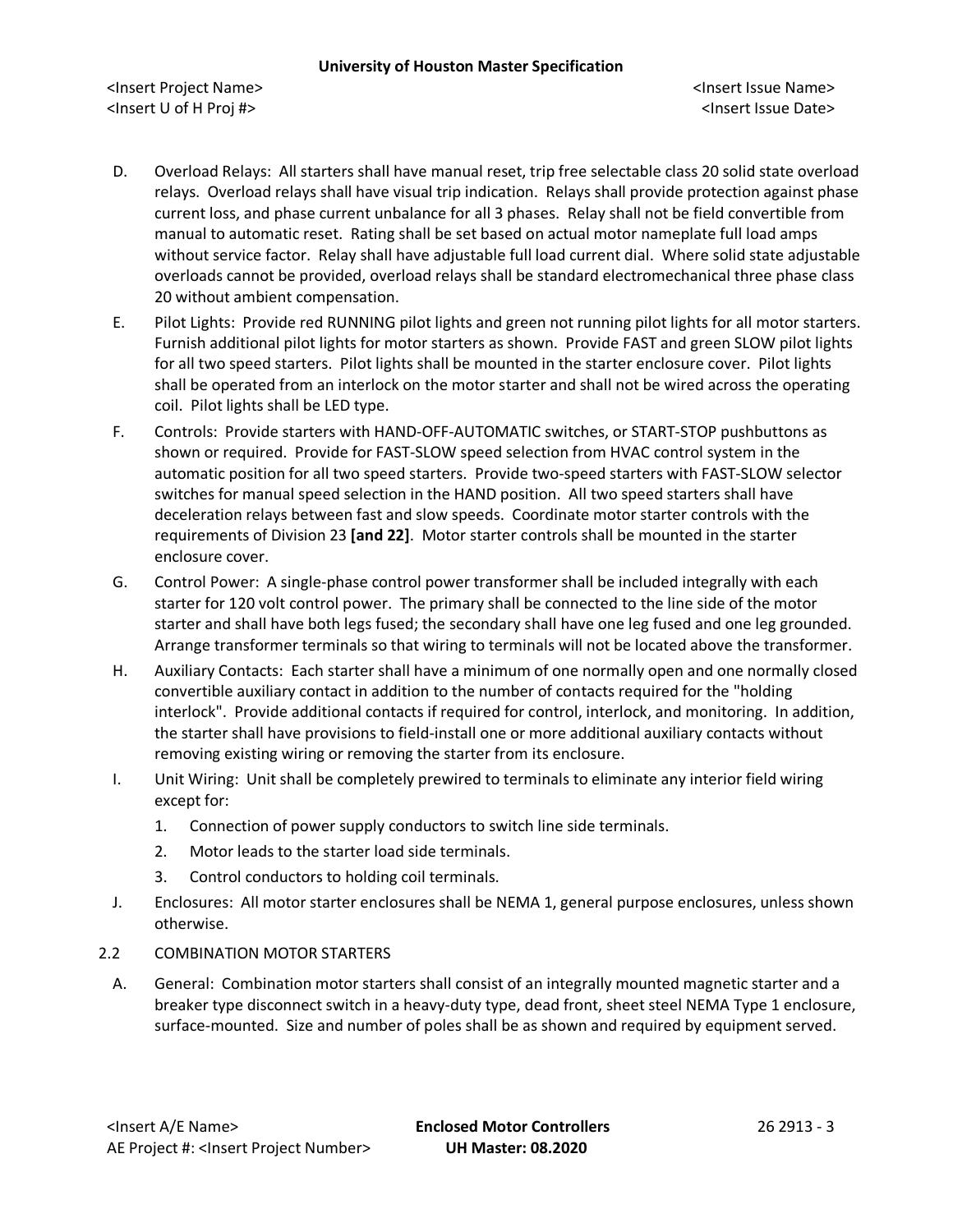#### **University of Houston Master Specification**

Combination motor starters shall be as specified for individual motor starters in Paragraph 2.1, except as modified herein.

- B. Disconnect Switch: Disconnect switches shall be as specified in Section 26 2818 "Enclosed Switches".
- C. Unit Wiring: Unit shall be completely prewired to terminals to eliminate any interior field wiring except for:
	- 1. Connection of power supply conductors to switch line side terminals.
	- 2. Motor leads to the starter load side terminals.
	- 3. Control conductors to holding coil terminals.
- D. Enclosures: All combination motor starter enclosures shall be NEMA 1, general purpose enclosures, unless shown otherwise.

# 2.3 MANUAL MOTOR STARTERS

- A. General: Manual motor starters shall consist of an integral starter and overload protection in a common enclosure, surface-mounted. Size and number of poles shall be as shown and required by equipment served. Furnish pilot light as indicated.
- B. Manual Motor Starter: Manual motor starter with overload protection, one horsepower maximum, 115 or 208 volts; Square D Class 2510 FG-1-(1) Pole, FG-2-(2) Pole; Square D Class 2510 FG-1P-(1) Pole with pilot light, and FG-2P-(2) Pole with pilot light.
- C. Enclosures: All manual motor starter enclosures shall be NEMA 1, general purpose enclosures, unless shown otherwise.
- D. Switch: For self-protected motors where a single pole toggle motor control switch is allowed, the switch shall be as specified for toggle switches in Section 26 2726, "Wiring Devices".

# PART 3 - EXECUTION

- 3.1 INSTALLATION OF MOTOR STARTERS
	- A. General: Install motor starters where shown, in accordance with the manufacturer's written instructions, the applicable requirements of the NEC and the NECA's "Standard of Installation", and recognized industry practices to ensure that products serve the intended function. Major equipment motor starters located in mechanical rooms that are a part of the main building service shall be located so as to be accessible within 48 inches without requiring ladder access.
	- B. Select and install heater elements in motor starters to match installed motor characteristics.
	- C. Mount with operating handle at not more than 5 feet 6 inches above finished floor. Align the tops of all grouped starters. Install plumb and aligned in the plane of the wall in which they are installed.
	- D. Provide supports of galvanized angle or other suitable material where mounting motor starters on wall or other rigid surface is impractical. Do not support starters from conduit alone. Locate motor starters that are mounted on equipment served so that the starter will not inhibit the removal of any service panel or interfere with required access.
	- E. Mount in accessible location to allow sufficient room for maintenance of starters and adjacent items.
	- F. Securely mount all starters indicated.